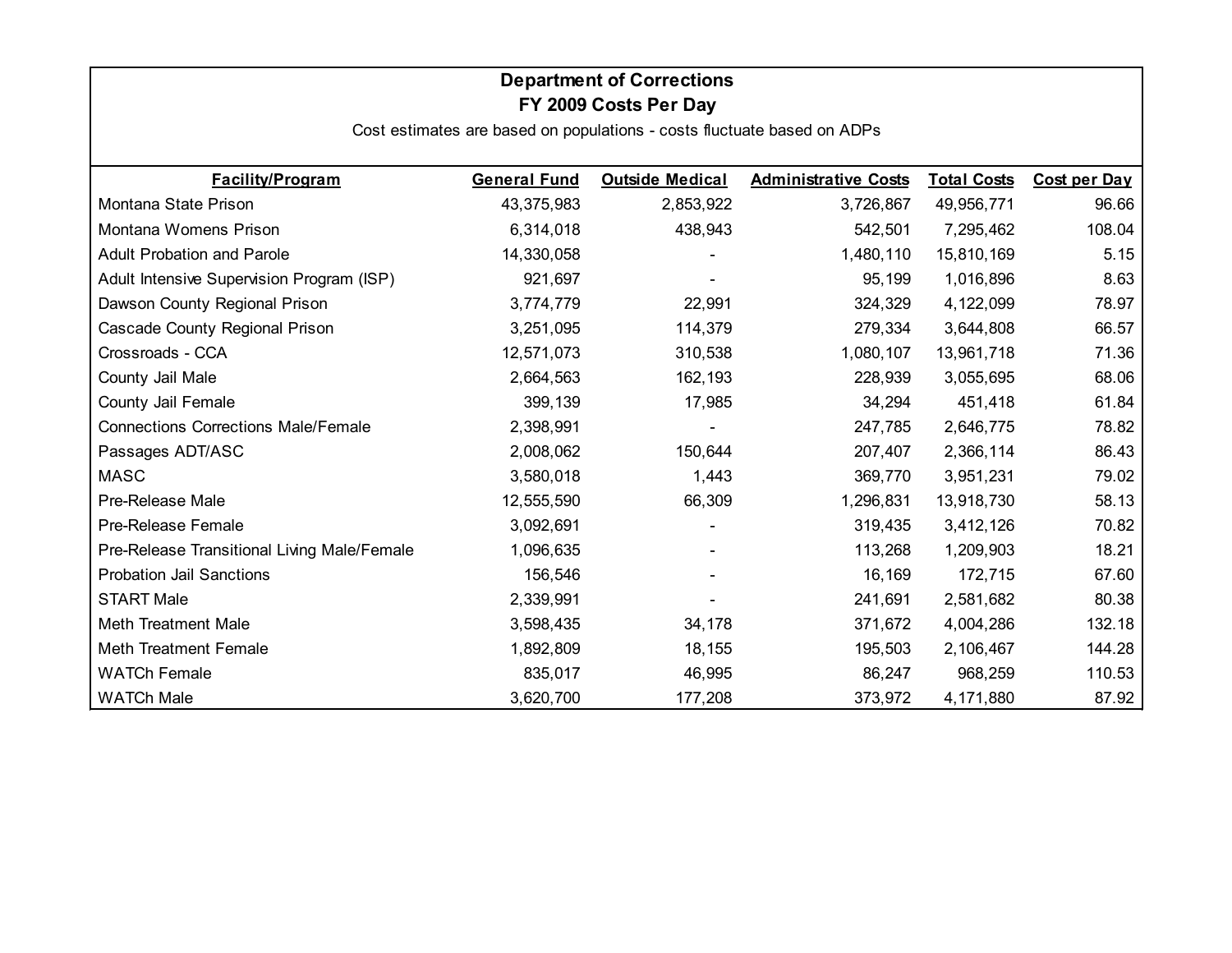### **Department of Corrections FY 2010 Costs Per Day**

| <b>Facility/Program</b>                    | <b>General Fund</b> | <b>Outside Medical</b> | <b>Administrative Costs</b> | <b>Total Costs</b> | <b>Cost Per Day</b> |
|--------------------------------------------|---------------------|------------------------|-----------------------------|--------------------|---------------------|
| Montana State Prison                       | 43,539,168          | 3, 155, 187            | 3,245,752                   | 49,940,107         | 94.02               |
| Montana Women's Prison                     | 6,069,246           | 589,564                | 452,449                     | 7,111,259          | 116.45              |
| Dawson County Regional Prison              | 3,874,020           | 27,712                 | 320,559                     | 4,222,291          | 81.12               |
| Cascade County Regional Prison             | 3,672,073           | 103,905                | 303,849                     | 4,079,827          | 74.32               |
| Crossroads - CCA                           | 12,802,621          | 218,286                | 1,059,363                   | 14,080,270         | 71.08               |
| County Jails Male                          | 2,560,632           | 232,728                | 190,890                     | 2,984,251          | 68.08               |
| County Jails Female                        | 428,906             | 27,077                 | 31,974                      | 487,957            | 67.86               |
| <b>MASC</b>                                | 3,732,179           | 592                    | 338,643                     | 4,071,413          | 81.60               |
| <b>Probation Jail Sanctions</b>            | 118,217             | $\blacksquare$         | 10,727                      | 128,944            | 64.23               |
| <b>Connections Corrections Male/Female</b> | 2,559,537           |                        | 232,242                     | 2,791,779          | 78.85               |
| Pre-Release Male                           | 13,297,883          | 74,503                 | 1,206,596                   | 14,578,981         | 59.36               |
| Pre-Release Female                         | 3,694,168           | 85,912                 | 335,194                     | 4, 115, 274        | 69.17               |
| PRC TL/ESP Male/Female                     | 1,153,635           |                        | 104,676                     | 1,258,311          | 18.59               |
| <b>START Male</b>                          | 2,350,818           |                        | 213,304                     | 2,564,122          | 78.93               |
| Passages ASC/ADT                           | 2,194,672           |                        | 199,136                     | 2,393,808          | 80.97               |
| Meth Treatment Male                        | 3,683,464           | 68,040                 | 334,223                     | 4,085,726          | 132.78              |
| <b>Meth Treatment Female</b>               | 1,863,026           | 668,781                | 169,043                     | 2,700,850          | 192.70              |
| <b>WATCh Female</b>                        | 601,047             | 29,153                 | 54,537                      | 684,737            | 105.39              |
| <b>WATCh Male</b>                          | 4,108,077           | 140,937                | 372,750                     | 4,621,763          | 89.30               |
| <b>Adult Probation and Parole</b>          | 14, 128, 188        |                        | 1,281,934                   | 15,410,122         | 5.11                |
| <b>Adult ISP</b>                           | 982,456             |                        | 89,144                      | 1,071,600          | 8.85                |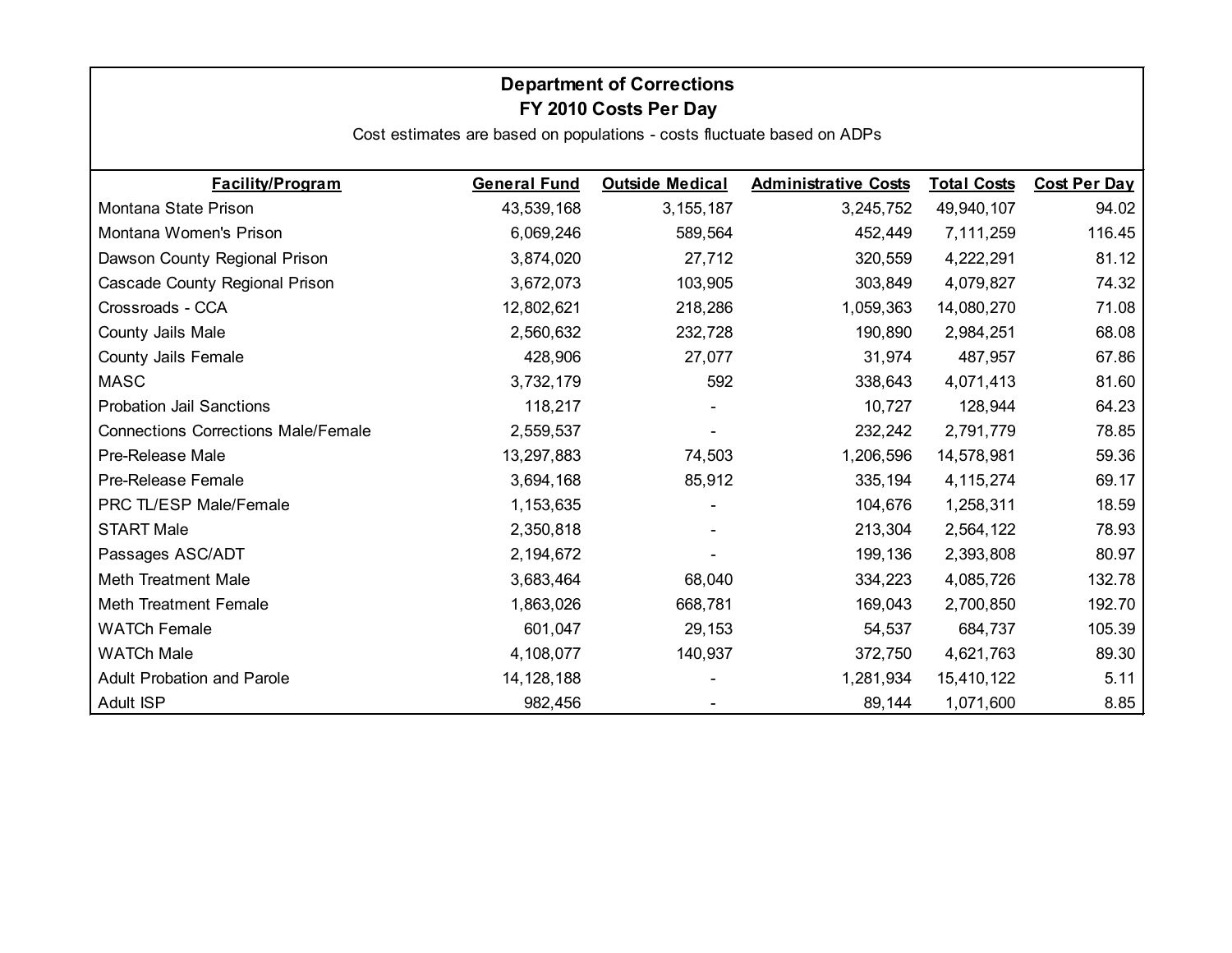### **Department of Corrections FY 2011 Costs Per Day**

| <b>Facility/Program</b>                    | <b>General Fund</b> | <b>Outside Medical</b> | <b>Administrative Costs</b> | <b>Total Costs</b> | <b>Cost Per Day</b> |
|--------------------------------------------|---------------------|------------------------|-----------------------------|--------------------|---------------------|
| Montana State Prison                       | 42,629,065          | 3,981,266              | 3,042,296                   | 49,652,626         | 94.19               |
| Montana Women's Prison                     | 6,075,251           | 593,549                | 433,571                     | 7,102,371          | 104.11              |
| Dawson County Regional Prison              | 3,577,421           | 107,163                | 255,309                     | 3,939,893          | 75.77               |
| Cascade County Regional Prison             | 3,268,220           | 140,552                | 233,242                     | 3,642,014          | 65.96               |
| Crossroads - CCA                           | 13,400,983          | 459,364                | 956,384                     | 14,816,731         | 73.63               |
| County Jails Male                          | 2,743,151           | 385,848                | 195,770                     | 3,324,768          | 72.81               |
| County Jails Female                        | 613,978             | 36,918                 | 43,818                      | 694,713            | 67.73               |
| <b>MASC</b>                                | 3, 143, 194         |                        | 272,625                     | 3,415,820          | 67.85               |
| <b>Probation Jail Sanctions</b>            | 97,750              |                        | 8,478                       | 106,228            | 69.29               |
| <b>Connections Corrections Male/Female</b> | 2,709,243           |                        | 234,987                     | 2,944,229          | 79.63               |
| Pre-Release Male                           | 12,674,826          | 264,672                | 1,099,353                   | 14,038,850         | 58.50               |
| Pre-Release Female                         | 3,866,806           | 103,811                | 335,388                     | 4,306,005          | 71.80               |
| PRC TL/ESP Male/Female                     | 1,362,873           |                        | 118,209                     | 1,481,082          | 18.73               |
| <b>START Male</b>                          | 4, 145, 113         |                        | 359,527                     | 4,504,640          | 104.94              |
| Passages ASC/ADT                           | 2,554,196           |                        | 221,539                     | 2,775,735          | 86.89               |
| <b>Meth Treatment Male</b>                 | 3,589,639           | 34,548                 | 311,348                     | 3,935,535          | 129.88              |
| <b>Meth Treatment Female</b>               | 1,749,499           | 63,044                 | 151,743                     | 1,964,287          | 149.78              |
| <b>WATCh Female</b>                        | 705,636             | 26,216                 | 61,203                      | 793,055            | 109.35              |
| <b>WATCh Male</b>                          | 4,163,601           | 206,255                | 361,130                     | 4,730,987          | 92.99               |
| <b>Adult Probation and Parole</b>          | 13,327,620          |                        | 1,155,973                   | 14,483,593         | 4.82                |
| Adult ISP                                  | 1,035,966           |                        | 89,855                      | 1,125,821          | 10.03               |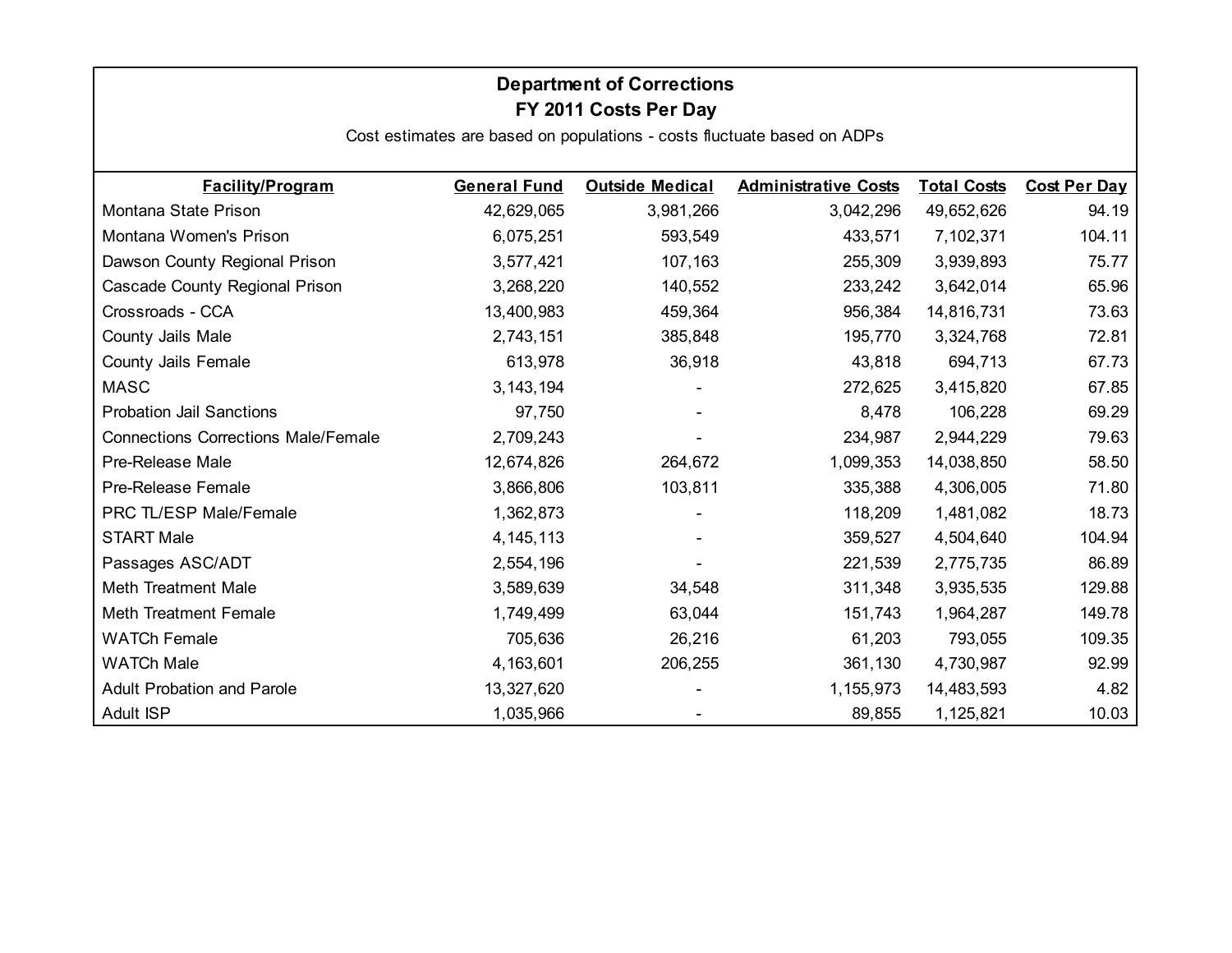# **FY 2012 Costs Per Day Department of Corrections**

| <b>Facility/Program</b>                    | <b>General Fund</b> | <b>Outside Medical</b> | <b>Administrative Costs</b> | <b>Total Costs</b> | <b>Cost Per Day</b> |
|--------------------------------------------|---------------------|------------------------|-----------------------------|--------------------|---------------------|
| Montana State Prison                       | 44,462,624          | 5, 107, 717            | 2,919,506                   | 52,489,847         | 97.63               |
| Montana Women's Prison                     | 6,294,163           | 758,117                | 413,288                     | 7,465,568          | 104.07              |
| Dawson County Regional Prison              | 3,863,191           | 95,139                 | 257,303                     | 4,215,633          | 81.07               |
| Cascade County Regional Prison             | 3,688,557           | 100,171                | 245,671                     | 4,034,400          | 73.07               |
| Crossroads - CCA                           | 13,216,612          | 1,063,592              | 880,274                     | 15, 160, 477       | 75.34               |
| County Jails Male                          | 2,823,213           | 306,027                | 185,378                     | 3,314,618          | 70.20               |
| <b>County Jails Female</b>                 | 654,967             | 41,883                 | 43,006                      | 739,856            | 65.21               |
| <b>MASC</b>                                | 3,879,713           |                        | 315,832                     | 4,195,546          | 82.47               |
| <b>Probation Jail Sanctions</b>            | 98,086              |                        | 7,985                       | 106,071            | 72.45               |
| <b>Connections Corrections Male/Female</b> | 2,808,102           |                        | 228,597                     | 3,036,699          | 79.78               |
| Pre-Release Male                           | 13,941,371          | 73,782                 | 1,134,912                   | 15, 150, 065       | 64.08               |
| Pre-Release Female                         | 2,886,621           | 58                     | 234,988                     | 3,121,668          | 52.33               |
| PRC TL/ESP Male/Female                     | 1,285,094           |                        | 104,614                     | 1,389,708          | 16.88               |
| <b>START Male</b>                          | 4,468,214           |                        | 363,740                     | 4,831,954          | 100.78              |
| Passages ASC/ADT                           | 2,425,344           | 141,456                | 197,438                     | 2,764,238          | 85.82               |
| <b>Meth Treatment Male</b>                 | 3,642,982           | 29,842                 | 296,561                     | 3,969,385          | 132.26              |
| <b>Meth Treatment Female</b>               | 1,927,438           | 62,808                 | 156,905                     | 2, 147, 152        | 146.66              |
| <b>WATCh Female</b>                        | 662,650             | 6,738                  | 53,944                      | 723,331            | 116.25              |
| <b>WATCh Male</b>                          | 4, 184, 951         | 118,340                | 340,680                     | 4,643,972          | 85.16               |
| <b>Adult Probation and Parole</b>          | 12,598,812          |                        | 1,025,620                   | 13,624,432         | 4.62                |
| <b>Adult ISP</b>                           | 1,049,500           |                        | 85,436                      | 1,134,936          | 9.75                |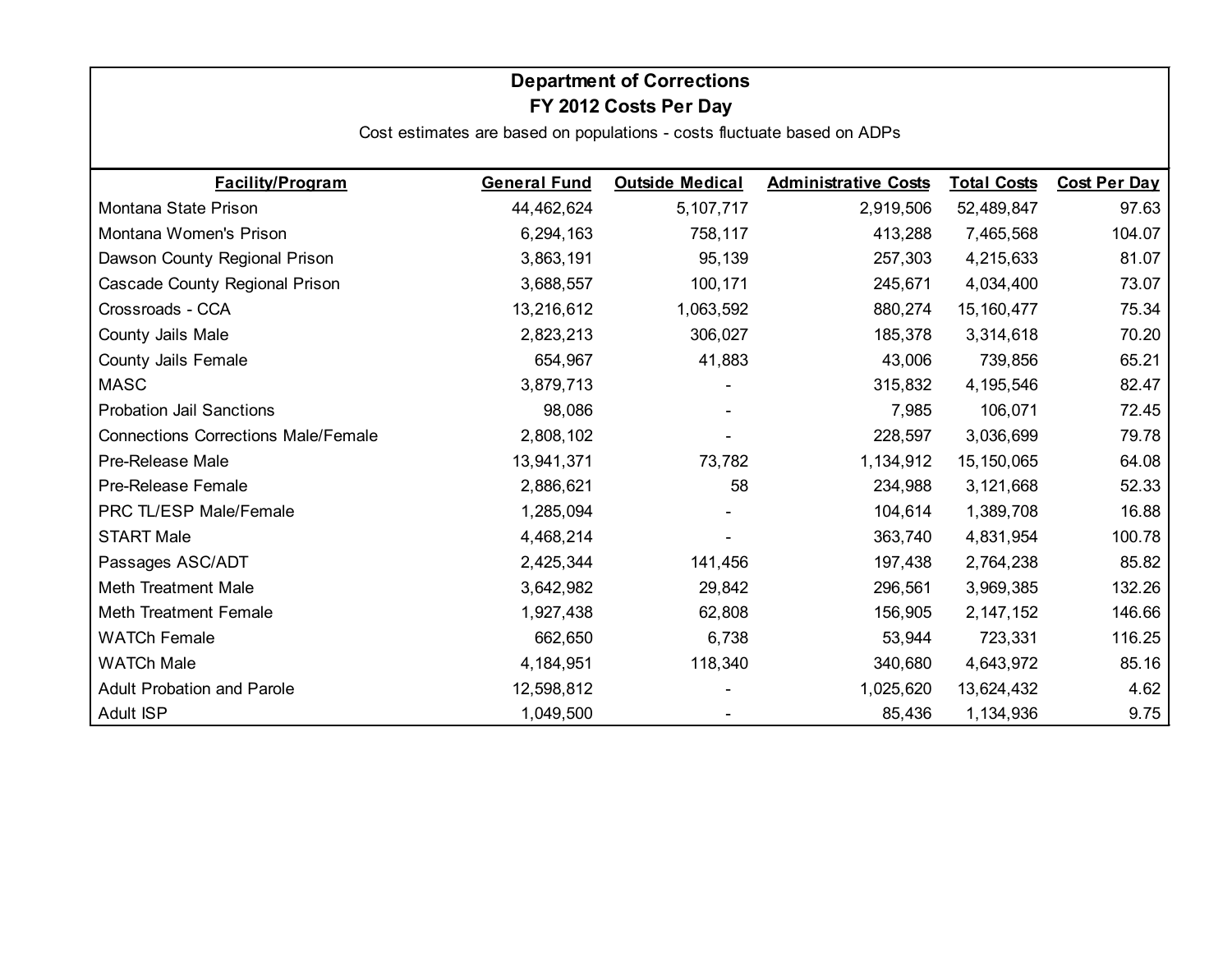# **Department of Corrections FY 2013 Costs Per Day**

| <b>Facility/Program</b>                    | <b>General Fund</b> | <b>Outside Medical</b> | <b>Administrative Costs</b> | <b>Total Costs</b> | <b>Cost Per Day</b> |
|--------------------------------------------|---------------------|------------------------|-----------------------------|--------------------|---------------------|
| Montana State Prison                       | 43,359,088          | 6,085,307              | 2,829,246                   | 52,273,641         | 98.99               |
| Montana Women's Prison                     | 6,592,573           | 384,442                | 430,175                     | 7,407,190          | 105.42              |
| Dawson County Regional Prison              | 3,653,583           | 83,096                 | 238,402                     | 3,975,081          | 76.99               |
| Cascade County Regional Prison             | 3,362,194           | 264,810                | 219,388                     | 3,846,392          | 70.83               |
| Crossroads - CCA                           | 13,320,489          | 513,535                | 869,182                     | 14,703,206         | 74.58               |
| County Jails Male                          | 5,089,184           | 454,047                | 332,077                     | 5,875,308          | 80.70               |
| <b>County Jails Female</b>                 | 1,241,823           | 72,941                 | 81,031                      | 1,395,796          | 79.44               |
| Lewistown                                  | 1,214,722           | 26,653                 | 79,262                      | 1,320,638          | 318.22              |
| <b>MASC</b>                                | 3,836,803           |                        | 309,038                     | 4,145,841          | 80.58               |
| <b>Probation Jail Sanctions</b>            | 186,107             |                        | 14,990                      | 201,097            | 86.90               |
| <b>Connections Corrections Male/Female</b> | 2,800,309           |                        | 225,553                     | 3, 159, 125        | 80.67               |
| Pre-Release Male                           | 13, 149, 166        | 31,535                 | 1,059,109                   | 14,239,809         | 58.45               |
| Pre-Release Female                         | 4,231,252           | 8,047                  | 340,809                     | 4,580,109          | 74.98               |
| PRC TL/ESP Male/Female                     | 1,488,725           |                        | 119,910                     | 1,608,635          | 18.80               |
| <b>START Male</b>                          | 4,715,185           |                        | 379,788                     | 5,094,973          | 101.24              |
| Passages ASC/ADT                           | 2,695,620           | 171,028                | 217,121                     | 3,083,769          | 86.09               |
| <b>Meth Treatment Male</b>                 | 3,662,440           | 14,676                 | 294,994                     | 3,972,110          | 128.29              |
| <b>Meth Treatment Female</b>               | 1,929,977           | 53,169                 | 155,451                     | 2,138,598          | 146.26              |
| <b>WATCh Female</b>                        | 706,055             | 11,962                 | 56,870                      | 774,887            | 114.32              |
| <b>WATCh Male</b>                          | 4,070,194           | 73,623                 | 327,837                     | 4,471,654          | 82.66               |
| <b>Adult Probation and Parole</b>          | 12,871,743          |                        | 1,036,763                   | 13,908,506         | 4.89                |
| <b>Adult P&amp;P Specialized Officers</b>  | 1,576,004           |                        | 126,940                     | 1,702,944          | 10.86               |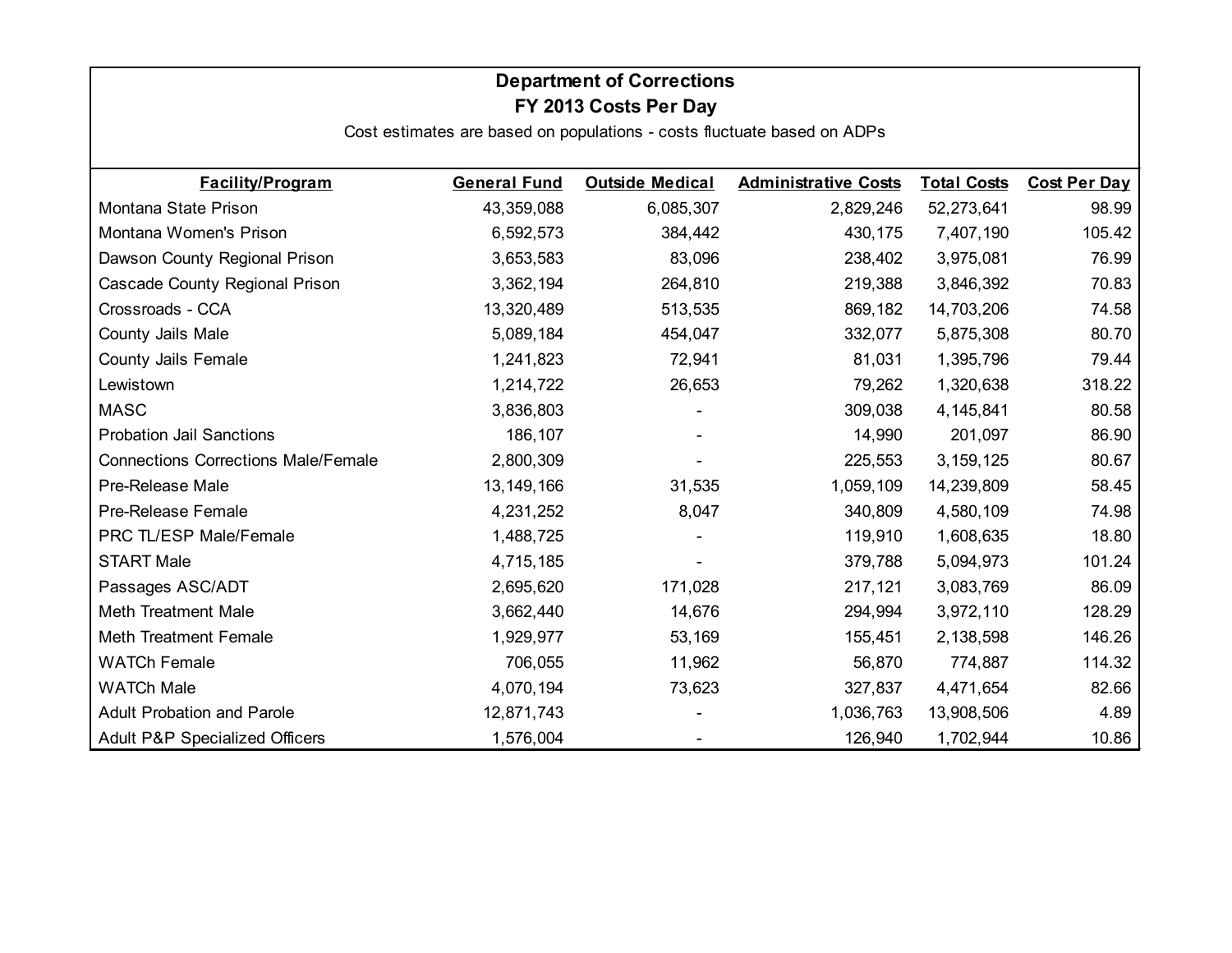### **Department of Corrections FY 2014 Costs Per Day**

| <b>Facility/Program</b>                    | <b>General Fund</b> | <b>Clinical Services</b> | <b>Administrative Costs</b> | <b>Total Costs</b> | <b>Cost Per Day</b> |
|--------------------------------------------|---------------------|--------------------------|-----------------------------|--------------------|---------------------|
| Montana State Prison                       | 38, 153, 704        | 13, 122, 320             | 2,626,866                   | 53,902,890         | 102.20              |
| Montana Women's Prison                     | 5,216,766           | 1,857,563                | 359,172                     | 7,433,501          | 105.52              |
| Dawson County Regional Prison              | 3,865,666           | 57,718                   | 266,149                     | 4,189,533          | 80.90               |
| Cascade County Regional Prison             | 4,059,232           | 101,500                  | 279,476                     | 4,440,209          | 81.37               |
| Crossroads - CCA                           | 13,956,247          | 412,968                  | 960,882                     | 15,330,097         | 77.48               |
| County Jails Male                          | 5,645,943           | 474,775                  | 388,721                     | 6,509,439          | 82.39               |
| County Jails Female                        | 2,196,726           | 153,490                  | 151,244                     | 2,501,460          | 83.80               |
| Lewistown                                  | 2,232,641           | 67,138                   | 153,716                     | 2,453,496          | 292.26              |
| <b>MASC</b>                                | 4,070,380           |                          | 344,350                     | 4,414,730          | 85.18               |
| <b>Probation Jail Sanctions</b>            | 94,940              |                          | 8,032                       | 102,972            | 94.04               |
| <b>Connections Corrections Male/Female</b> | 2,856,300           | 40,373                   | 241,640                     | 3,138,313          | 81.11               |
| Pre-Release Male                           | 13,618,071          | 171                      | 1,152,076                   | 14,770,318         | 60.94               |
| Pre-Release Female                         | 4,382,757           | 148                      | 370,777                     | 4,753,682          | 74.42               |
| PRC TL/ESP Male/Female                     | 1,357,674           |                          | 114,858                     | 1,472,532          | 20.27               |
| <b>START Male</b>                          | 4,770,722           | 55,491                   | 403,599                     | 5,229,811          | 103.08              |
| Passages ASC/ADT                           | 2,586,172           | 183,253                  | 218,788                     | 2,988,213          | 86.18               |
| <b>Meth Treatment Male</b>                 | 3,707,630           | 43,290                   | 313,662                     | 4,064,582          | 131.01              |
| <b>Meth Treatment Female</b>               | 1,994,301           | 232,347                  | 168,716                     | 2,395,365          | 156.25              |
| <b>WATCh Female</b>                        | 950,815             | 20,334                   | 80,438                      | 1,051,587          | 106.71              |
| <b>WATCh Male</b>                          | 3,853,448           | 159,979                  | 325,998                     | 4,339,425          | 86.78               |
| <b>Adult Probation and Parole</b>          | 13,540,392          |                          | 1,145,505                   | 14,685,897         | 5.15                |
| Adult P&P Specialized Officers             | 1,745,196           |                          | 147,642                     | 1,892,838          | 10.03               |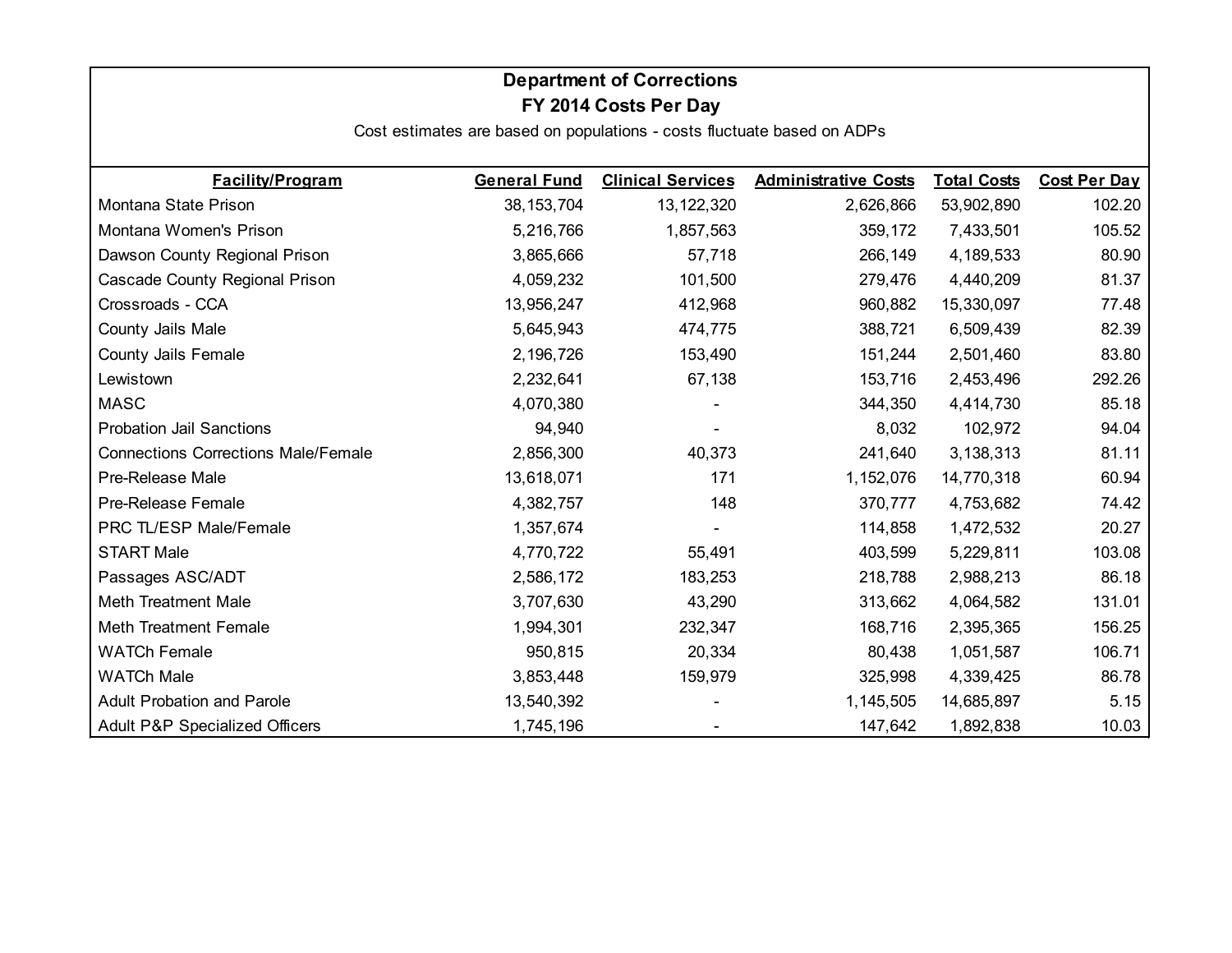# **Department of Corrections FY 2015 Costs Per Day**

| <b>Facility/Program</b>                    | <b>General Fund</b> | <b>Clinical Services</b> | <b>Administrative Costs</b> | <b>Total Costs</b> | <b>Cost Per Day</b> |
|--------------------------------------------|---------------------|--------------------------|-----------------------------|--------------------|---------------------|
| Montana State Prison                       | 40,446,175          | 14,457,611               | 2,877,196                   | 57,780,983         | 108.65              |
| Montana Women's Prison                     | 5,281,841           | 2,135,490                | 375,731                     | 7,793,062          | 106.22              |
| Dawson County Regional Prison              | 4, 115, 772         | 108,356                  | 292,781                     | 4,516,909          | 87.15               |
| Cascade County Regional Prison             | 4,293,317           | 248,701                  | 305,411                     | 4,847,430          | 88.54               |
| Crossroads - CCA                           | 14,900,446          | 861,956                  | 1,059,964                   | 16,822,366         | 79.88               |
| County Jails Male                          | 5,355,655           | 318,644                  | 380,982                     | 6,055,282          | 81.32               |
| <b>County Jails Female</b>                 | 2,372,415           | 201,789                  | 168,765                     | 2,742,969          | 87.38               |
| Lewistown                                  | 2,095,034           | 134,555                  | 149,033                     | 2,378,622          | 283.34              |
| <b>MASC</b>                                | 4,315,920           |                          | 374,336                     | 4,690,256          | 91.13               |
| <b>Probation Jail Sanctions</b>            | 75,738              |                          | 6,569                       | 82,307             | 112.75              |
| <b>Connections Corrections Male/Female</b> | 2,915,308           | 3,456                    | 252,856                     | 3,171,620          | 80.46               |
| Pre-Release Male                           | 13,646,302          | 13,266                   | 1,183,595                   | 14,843,163         | 61.34               |
| Pre-Release Female                         | 4,535,985           | 24,526                   | 393,423                     | 4,953,934          | 74.99               |
| PRC TL/ESP/SO Male/Female                  | 1,309,976           |                          | 113,619                     | 1,423,595          | 20.75               |
| <b>START Male</b>                          | 4,870,800           | 78,561                   | 422,463                     | 5,371,823          | 106.65              |
| Passages ASC/ADT                           | 2,716,963           | 300,151                  | 235,652                     | 3,252,766          | 93.81               |
| <b>Meth Treatment Male</b>                 | 3,783,676           | 94,166                   | 328,172                     | 4,206,015          | 137.18              |
| <b>Meth Treatment Female</b>               | 2,035,846           | 210,859                  | 176,577                     | 2,423,282          | 158.07              |
| <b>WATCh Female</b>                        | 788,728             | 22,978                   | 68,409                      | 880,115            | 109.60              |
| <b>WATCh Male</b>                          | 4,218,325           | 155,637                  | 365,871                     | 4,739,833          | 90.18               |
| <b>Adult Probation and Parole</b>          | 11,091,757          |                          | 962,030                     | 12,053,787         | 4.07                |
| <b>Adult P&amp;P Specialized Officers</b>  | 3,934,086           |                          | 341,218                     | 4,275,304          | 20.69               |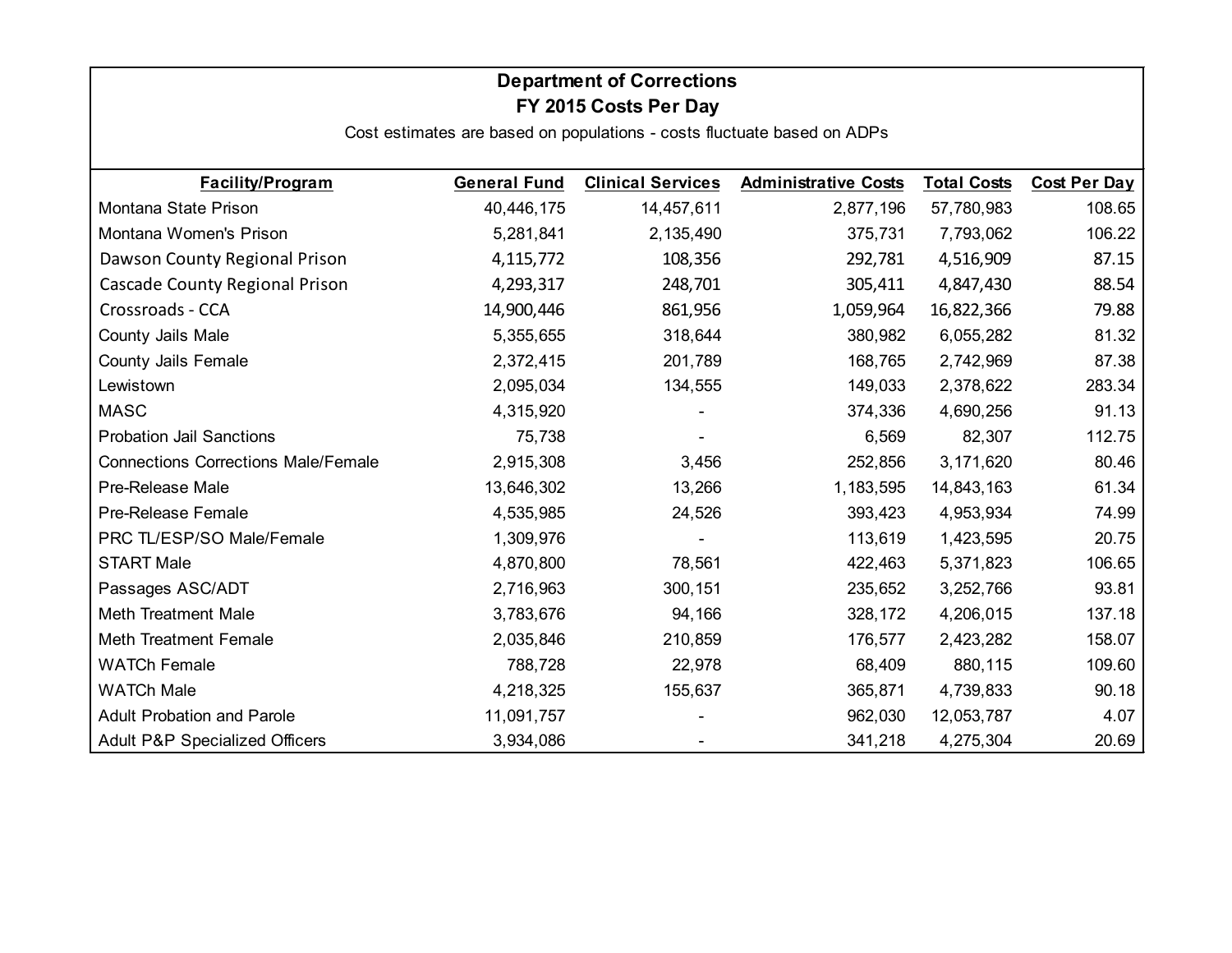### **Department of Corrections FY 2016 Costs Per Day**

| <b>Facility/Program</b>                   | <b>General Fund</b> | <b>Clinical Services</b> | <b>Administrative Costs</b> | <b>Total Costs</b> | <b>Cost Per Day</b> |
|-------------------------------------------|---------------------|--------------------------|-----------------------------|--------------------|---------------------|
| Montana State Prison                      | 43,354,750          | 15,441,198               | 3,298,031                   | 62,093,980         | 116.84              |
| Montana Women's Prison                    | 5,706,702           | 2,547,903                | 434,114                     | 8,688,719          | 115.24              |
| Dawson County Regional Prison             | 4,302,019           | 87,692                   | 327,258                     | 4,716,969          | 90.76               |
| Cascade County Regional Prison            | 3,937,086           | 202,477                  | 299,497                     | 4,439,061          | 81.40               |
| Crossroads - CCA                          | 15,962,955          | 162,666                  | 1,214,315                   | 17,339,936         | 79.36               |
| County Jails Male                         | 6,696,646           | 548,800                  | 509,419                     | 7,754,866          | 75.94               |
| County Jails Female                       | 2,462,208           | 231,507                  | 187,302                     | 2,881,018          | 76.42               |
| Lewistown                                 | 2,178,517           | 31,909                   | 165,722                     | 2,376,148          | 282.27              |
| <b>MASC</b>                               | 5,351,392           |                          | 480,333                     | 5,831,724          | 113.00              |
| <b>Connections Corrections Male</b>       | 2,979,840           | 39,103                   | 267,466                     | 3,286,409          | 83.92               |
| Pre-Release Male                          | 13,906,212          | 4,648                    | 1,248,200                   | 15, 159, 060       | 63.62               |
| Pre-Release Female                        | 4,544,896           | 8,515                    | 407,943                     | 4,961,353          | 73.67               |
| PRC TL/ESP/SO Male/Female                 | 1,420,221           |                          | 127,477                     | 1,547,698          | 21.47               |
| <b>START Male</b>                         | 4,987,651           | 113,307                  | 447,684                     | 5,548,642          | 106.76              |
| Passages ASC/ADT                          | 2,781,447           | 338,534                  | 249,658                     | 3,369,640          | 96.91               |
| <b>Meth Treatment Male</b>                | 3,866,556           | 26,459                   | 347,056                     | 4,240,071          | 136.29              |
| <b>Meth Treatment Female</b>              | 2,079,034           | 71,861                   | 186,611                     | 2,337,506          | 152.06              |
| <b>WATCh Female</b>                       | 942,292             | 77,744                   | 84,579                      | 1,104,615          | 120.72              |
| <b>WATCh Male</b>                         | 4, 152, 931         | 302,158                  | 372,761                     | 4,827,849          | 91.60               |
| <b>Adult Probation and Parole</b>         | 12,216,668          | 25,209                   | 1,096,549                   | 13,338,426         | 4.36                |
| <b>Adult P&amp;P Specialized Officers</b> | 4,026,803           |                          | 361,440                     | 4,388,243          | 21.68               |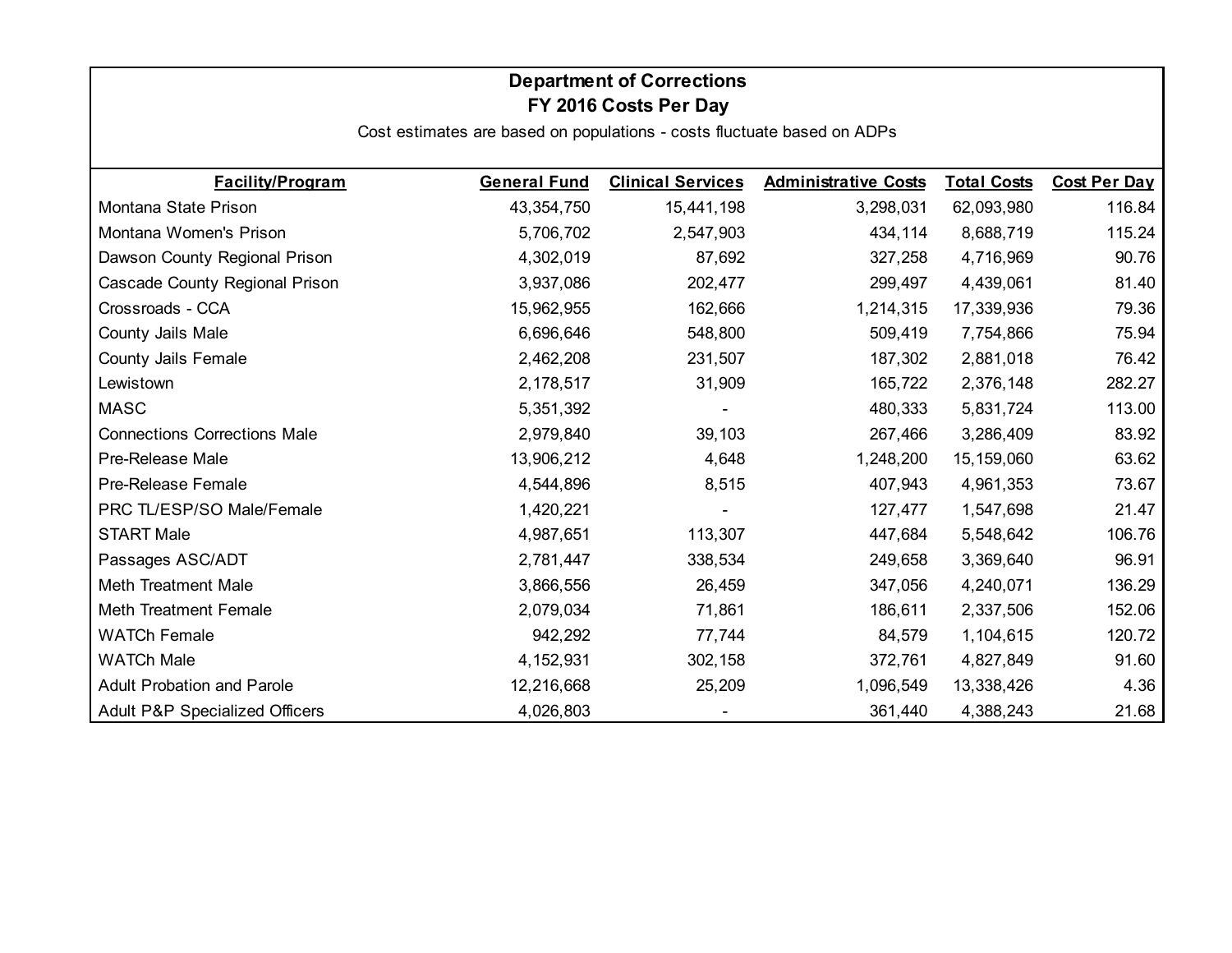# **Department of Corrections FY 2017 Costs Per Day**

| <b>Facility/Program</b>                     | <b>General Fund</b> | <b>Clinical Services</b> | <b>Administrative Costs</b> | <b>Total Costs</b> | <b>Cost Per Day</b> |
|---------------------------------------------|---------------------|--------------------------|-----------------------------|--------------------|---------------------|
| Montana State Prison                        | 43,220,767          | 13,044,660               | 3,390,808                   | 59,656,235         | 109.25              |
| Montana Womens Prison                       | 5,745,643           | 2,220,732                | 450,764                     | 8,417,139          | 110.87              |
| Dawson County Regional Prison               | 4,232,124           | 48,016                   | 351,067                     | 4,631,207          | 89.35               |
| Cascade County Regional Prison              | 3,589,064           | 141,564                  | 297,723                     | 4,028,351          | 73.58               |
| Crossroads - CCA                            | 16,230,209          | 286,796                  | 1,238,119                   | 17,755,124         | 81.21               |
| County Jail Male                            | 7,914,816           | 119,860                  | 620,943                     | 8,655,619          | 75.28               |
| County Jail Female                          | 2,415,376           | 77,119                   | 189,494                     | 2,681,989          | 71.34               |
| Lewistown                                   | 2,404,589           | 306,136                  | 188,648                     | 2,899,373          | 317.74              |
| <b>Connections Corrections Male</b>         | 3,031,106           | 41,855                   | 288,817                     | 3,361,778          | 86.89               |
| Passages ADT/ASC                            | 2,723,040           | 128,874                  | 259,463                     | 3,111,377          | 95.78               |
| <b>MASC</b>                                 | 4,954,777           | 46,563                   | 472,113                     | 5,473,453          | 104.87              |
| Pre-Release Male                            | 14,282,088          | 36                       | 1,360,860                   | 15,642,985         | 63.97               |
| Pre-Release Female                          | 4,745,156           | 4                        | 452,139                     | 5,197,300          | 77.81               |
| Pre-Release Transitional Living Male/Female | 1,508,438           |                          | 143,731                     | 1,652,169          | 20.21               |
| <b>START Male</b>                           | 5,061,102           | 55,974                   | 482,244                     | 5,599,320          | 108.80              |
| <b>Meth Treatment Male</b>                  | 3,932,587           | 52,518                   | 374,714                     | 4,359,820          | 140.53              |
| <b>Meth Treatment Female</b>                | 2,113,698           | 45,946                   | 201,402                     | 2,361,047          | 154.01              |
| <b>WATCh East-Glendive</b>                  | 1,056,732           | 33,136                   | 100,690                     | 1,190,558          | 116.49              |
| <b>WATCh West Warm Springs</b>              | 3,696,106           | 147,228                  | 352,181                     | 4,195,516          | 82.69               |
| <b>Adult Probation and Parole</b>           | 13,716,253          | 1,367                    | 1,306,945                   | 15,024,565         | 4.67                |
| <b>Adult P&amp;P Specialized Officers</b>   | 3,842,084           |                          | 366,091                     | 4,208,175          | 19.03               |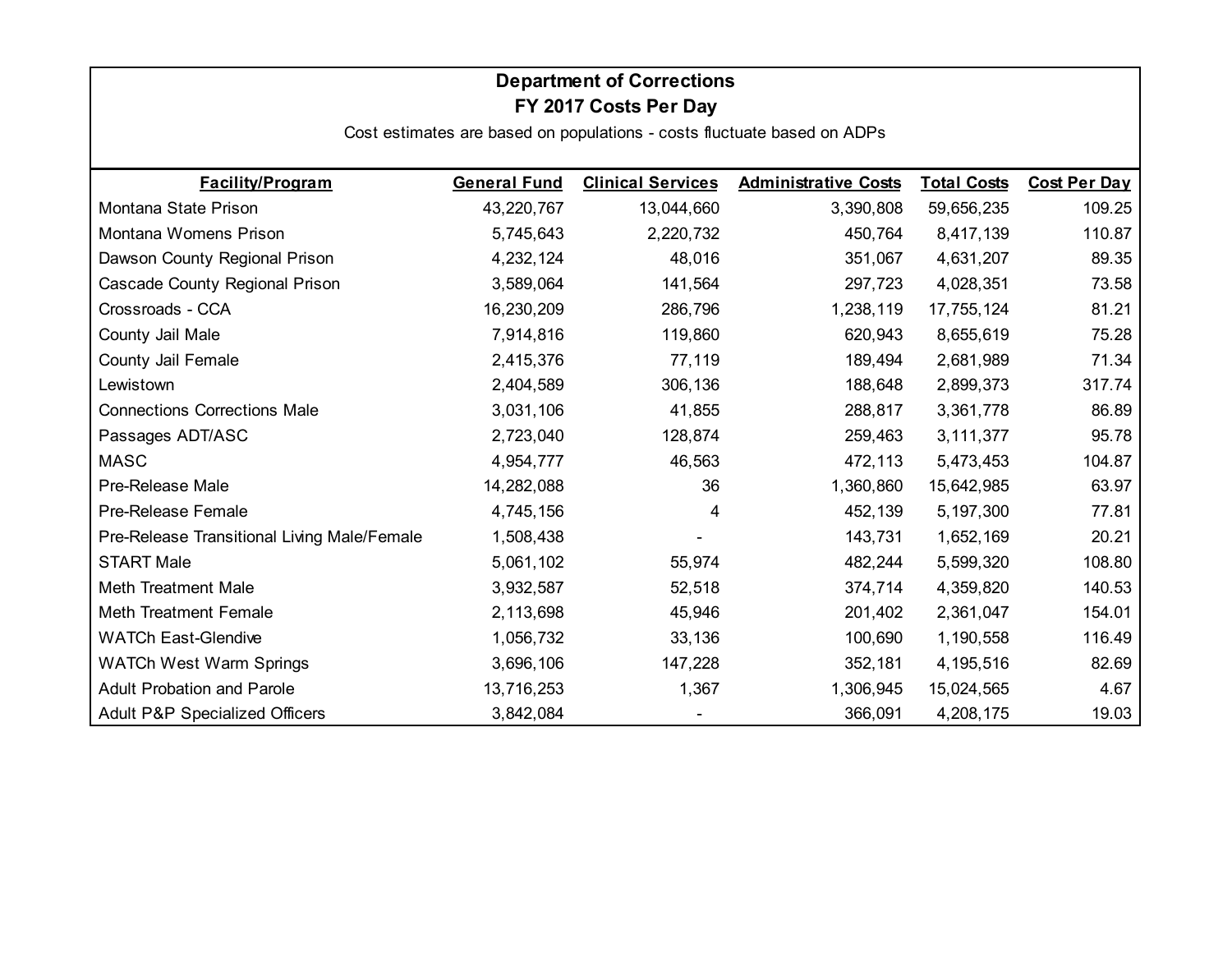# **Department of Corrections FY 2018 Costs Per Day**

| <b>Facility/Program</b>                     | <b>General Fund</b> | <b>Clinical Services</b> | <b>Administrative Costs</b> | <b>Total Costs</b> | <b>Cost Per Day</b> |
|---------------------------------------------|---------------------|--------------------------|-----------------------------|--------------------|---------------------|
| Montana State Prison                        | 43,924,403          | 14,988,077               | 3,640,510                   | 62,552,990         | 109.51              |
| Montana Women's Prison                      | 5,428,259           | 2,359,821                | 449,901                     | 8,237,980          | 105.96              |
| Dawson County Regional Prison               | 4,105,079           | 23,540                   | 358,694                     | 4,487,314          | 85.97               |
| Cascade County Regional Prison              | 4,031,357           | 99,511                   | 352,253                     | 4,483,120          | 81.34               |
| Crossroads - CCA                            | 17,213,308          | 86,967                   | 1,390,071                   | 18,690,346         | 87.23               |
| County Jail Male                            | 5,071,360           | 253,302                  | 420,321                     | 5,744,982          | 77.92               |
| County Jail Female                          | 1,714,204           | 74,647                   | 142,075                     | 1,930,926          | 74.51               |
| Lewistown                                   | 2,385,630           | 114,294                  | 197,724                     | 2,697,648          | 307.95              |
| <b>Connections Corrections Male</b>         | 3,015,922           | 49,019                   | 301,797                     | 3,366,738          | 86.21               |
| Passages ADT/ASC                            | 2,692,279           | 98,622                   | 269,411                     | 3,060,311          | 92.14               |
| <b>MASC</b>                                 | 4,713,408           | 16,192                   | 471,661                     | 5,201,260          | 100.35              |
| Pre-Release Male                            | 13,886,113          | 1,240                    | 1,389,553                   | 15,276,906         | 62.38               |
| Pre-Release Female                          | 4,749,091           | 5                        | 475,231                     | 5,224,327          | 76.13               |
| Pre-Release Transitional Living Male/Female | 1,608,855           |                          | 160,995                     | 1,769,849          | 22.24               |
| <b>START Male</b>                           | 5,070,176           | 101,361                  | 507,362                     | 5,678,899          | 111.13              |
| <b>Meth Treatment Male</b>                  | 3,769,014           | 93,872                   | 377,157                     | 4,240,043          | 143.41              |
| Meth Treatment Female                       | 1,775,649           | 70,340                   | 177,685                     | 2,023,674          | 154.01              |
| <b>WATCh East-Glendive</b>                  | 1,905,712           | 66,004                   | 190,700                     | 2,162,416          | 118.49              |
| <b>WATCh West Warm Springs</b>              | 2,934,453           | 84,667                   | 293,644                     | 3,312,764          | 88.12               |
| <b>Adult Probation and Parole</b>           | 18,926,176          |                          | 1,893,901                   | 20,820,078         | 5.75                |
| <b>Adult P&amp;P Specialized Officers</b>   | 3,976,757           |                          | 397,946                     | 4,374,703          | 41.76               |